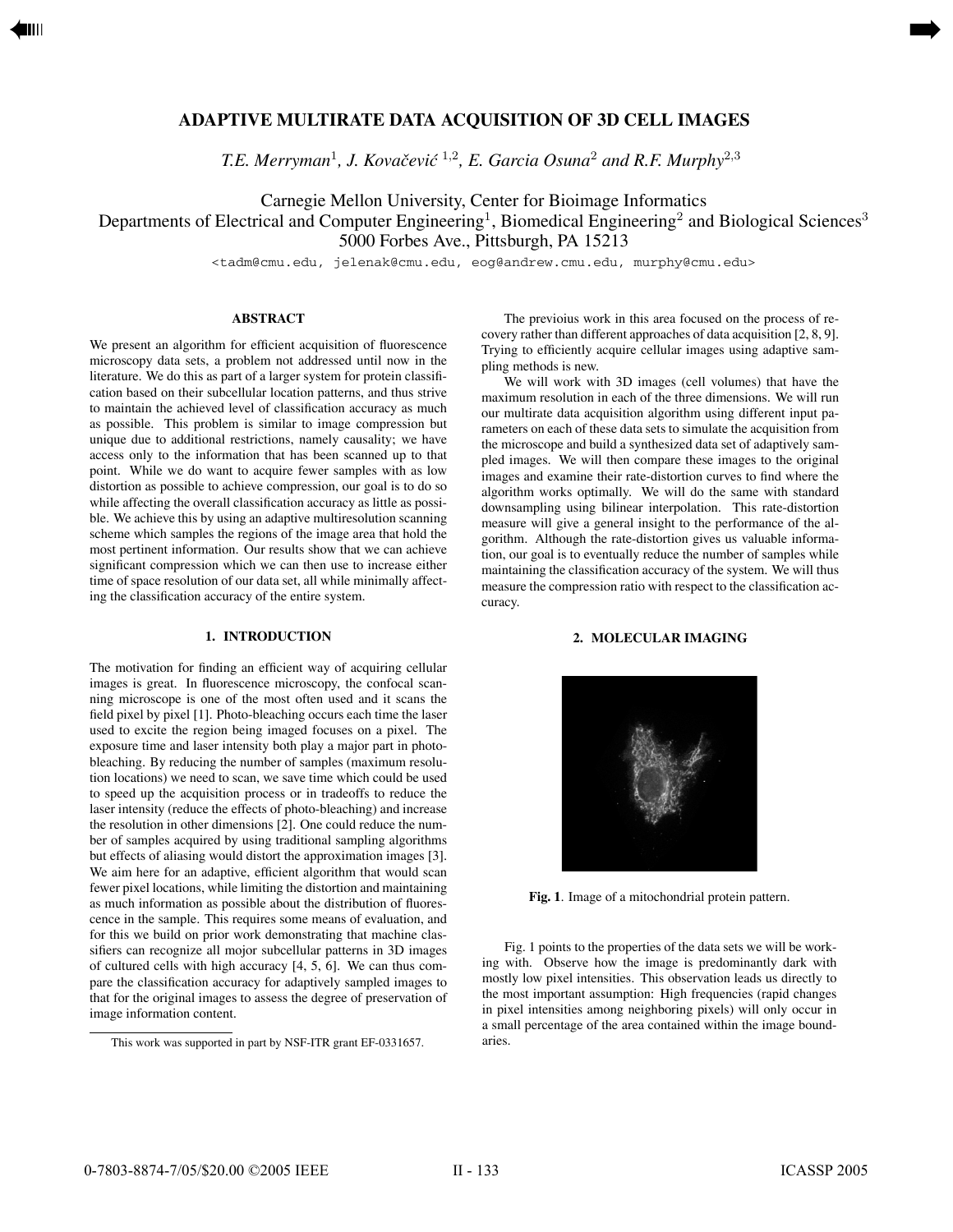

<span id="page-1-0"></span>[➡](#page-0-0)

**Fig. 2**. Images from a 3D sequence of actin protein pattern.

Fig. 2 shows that neighboring slices share similar patterns and locations in the 3D image of actin.

With these observations in mind, we can make a strong argument for a multirate approach. When standard downsampling is used and then interpolated back to the maximum resolution using bilinear interpolation, all of the high-frequency content is not only lost but is misrepresented as a result of aliasing. In the dark regions of the images, only low frequencies are present. These low frequencies can be captured with few samples. In contrast, areas where high-intensity values are located, there are high frequencies that need to be represented using a greater number of samples. Using different sampling rates in acquiring the data set is called multirate sampling. The images of subcellular protein locations we examine in this work do not share the same location patterns and thus the distribution of frequencies across the images varies. This is the reason for an adaptive multirate approach.

#### **3. MULTIRATE ACQUISITION OF CELLULAR IMAGES**

The block diagram of our adaptive multirate algorithm is shown in Fig. 3 and repeated for each slice of the 3D image. This is the major component of the overall system that constructs an approximation to the original cellular data set. We now explain the algorithm in more detail.

A cell to be scanned is placed on a confocal scanning microscope. In the experiments we completed, we ran our algorithm on images scanned by the microscope at maximum resolution [4]. Using these images we created a model for guiding the microscope's scanning protocol to implement our adaptive multirate sampling algorithm.



**Fig. 3**. Block diagram for the adaptive multirate sampling algorithm.

Probe locations are initialized in one of two ways: The first is to set up probe locations throughout the entire cellular field rect-



[➡](#page-2-0)

**Fig. 4**. This grid gives a graphic view of how the sampling or probe locations are initialized. Each block represents a possible probe location and the black blocks represent where a probe location has been initialized.

angularaly at 8 or 16 primary units apart (primary unit refers to the basic element of the maximum resolution). This can be seen in Fig. 4. The grid in the figure represents all of the possible spaces where samples can be drawn from the cellular field or in our simulation from the original maximum resolution image. Initializing the probes in this fashion begins the sampling process assuming that most of the area contained within the boundaries of the photographable region hold only low frequencies. The second way in which the probe locations are initialized uses cellular location knowledge that has already been acquired from previous slices in the 3D sequence. Fig. 2 shows that cell locations in adjacent slices are very similar. When stepping through the sampling process, it is efficient to rule out areas unlikely to contain any pertinent information. Fig. 5 shows how to initialize the probe locations if we can guess where the cell protein structure is located. We will elaborate on this in what follows.

These two methods for initializing the probe locations are used in different situations: the first method when there is no information available about the location of the cell protein structure, while the second one is used when information is available. To add more robustness to the system, the first method can be used periodically even when knowledge about the location is known.

When there are locations remaining to be probed, the microscope will move to these locations and record the intensity of the light emitted from the cellular field when exposed to the laser. Probing occurs until there are no more locations left to be examined. In our simulation, a probe is represented by taking a sample from the maximum resolution original image at a specific pixel location.

After a location is probed and an intensity value is returned it is compared to a threshold. The threshold is set by the user and determines the sensitivity of the algorithm. A lower threshold will raise the sensitivity and take more samples while a higher threshold will regard more locations to be uninteresting. When a pixel's intensity is examined one of two things occurs: If the value is greater than the threshold, then the value is stored in what is called a foreground image. The foreground image is an image that contains all of the intensity values gathered from probes where the intensity exceeds the threshold. After this value is stored, new probes are added to the grid. The initial distance between probe locations is 8. New areas to scan will be added as shown in Fig. 6. Probes are added in the extended neighborhood of this pixel. The extended neigh-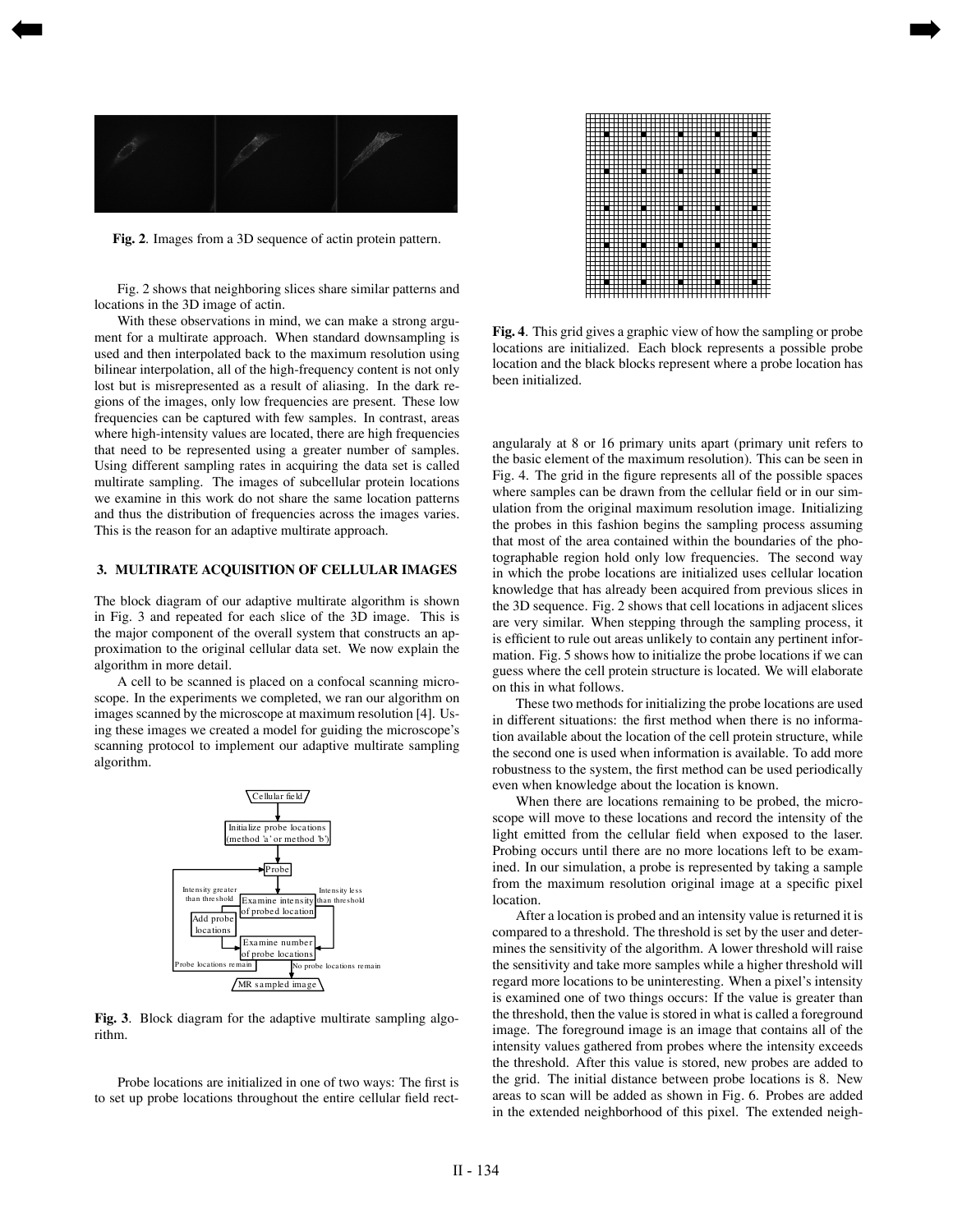

<span id="page-2-0"></span>[➡](#page-1-0)

**Fig. 5**. This grid gives a graphic view of how the sampling or probe locations are initialized. Each block represents a possible probe location. Black blocks represent where a probe location has been initialized. The oblique blob represents the assumed area where the valuable cellular information is located. The probe locations are only set up in the area where the cell is believed to be located.

borhood is  $(1.5) \times$  (units away from current unit) from the current location. In the figure, the distance between probe locations (black pixels) is 8 units. In part (a), the gray pixels represent the probe locations added when the circled probe location reveals a value that is greater than or equal to the threshold. This is a recursive process and its next step is shown in part (b) of the same figure.

If the value returned from the probe at a certain location does not exceed the threshold, then that value is also stored in what is called the background image. The background image consists of all the probed locations that are smaller than the threshold. When all of the probe locations have been examined, the background image is interpolated to the size of the original image. When all probes are completed, the approximated image is constructed. The approximated image is set equal to the background image where the foreground image is without an intensity value.



**Fig. 6**. (a) This grid shows the process for adding probe locations (in gray). when probed value is greater than the threshold. (b) This shows the recursive nature of the same process when a new probe location exceeds the threshold and more probe locations are added at a finer resolution.

To create a more efficient algorithm and to save even more probes, we can use the information about the cell protein structure location from the previous slice that has been approximated. This is done by creating a mask. The mask examines the foreground image of the neighboring slice. We convert the foreground image into a binary image where 1 signifies where the foreground image has positive intensities and 0 signifies no intensity. This image is expanded by the morphological operation of dilation. This creates a mask that is larger than the area where the structure was located in the previous slice and compensates for any growth or movement of the cell. In the subsequent slice, we will only initialize the probe locations that lie in the region where the mask is located. For 2D cellular images, the masking step is omitted. With those images, the algorithm never assumes to have knowledge of the protein location and always intializes the probe locations using the first method of initialization described earlier in this section.

[➡](#page-3-0)

#### **4. EXPERIMENTAL RESULTS**

We synthesized the cellular field by using four sequences of images. Each of the sequences has  $1024 \times 1280 \times 30$  resolution. After processing each of the sequences we compared them to the original sequences. We found the mean-squared error for different thresholds which affect the number of samples taken. We also repeated the process with standard downsampling and bilinear interpolation and compared the results. Table 1 gives the optimal compression ratio and MSE for the four 3D data sets we tested. Note that the compression ratios are close but the distortion is higher for the standard downsampled approximations. Mean squared error is given by:

$$
MSE = \frac{1}{MNI} \sum_{m=0}^{M} \sum_{n=0}^{N} \sum_{i=0}^{I} (X_{mni} - Y_{mni})^{2},
$$

where  $X$  is the original sequence and  $Y$  is the approximated sequence whose values range from 0 to 255. M, N and I are parameters that describe the dimensions of the image.

| Data      | Multirate   | Multirate  | Standard   | <b>Standard</b> |
|-----------|-------------|------------|------------|-----------------|
|           | Compression | <b>MSE</b> | Comression | <b>MSE</b>      |
|           | Ratio       |            | Ratio      |                 |
| Actin     | 34:1        | 14         | 36:1       | 18              |
| Mito      | 56:1        |            | 49:1       | 19              |
| Nucleus 1 | 122:1       | 14         | 121:1      | 22              |
| Nucleus 2 | 113:1       | 13         | 100:1      | 30              |

**Table 1**. Compression ratios and MSE for four 3D data sets. The results are given for the multirate algorithm and the standard algorithm.

We next evaluated classification accuracy for images acquired with the downsampling methods. We began by running the multirate and standard downsampling algorithms on a bank of 500 2D images of size  $512\times512$  [7]. These images represent 10 distinct classes (proteins). We then calculated the features based on SLF-5 minus the DNA features for each of the approximated images and used a Support Vector Machine (SVM) to classify[10]. Fig. 7 shows that the accuracy decline with standard downsampling is more drastic than that of the multirate downsampling. Table  $2(a)$ gives the accuracy of the original images. Table 2(b) shows the same detailed accuracy for multirate downsampling with a compression ratio of 9:1. Table 2(c) shows the accuracy result with a compression ratio of 4:1. Note that the overall accuracy is identical for parts (b) and (c); however, the standard downsampling achieves